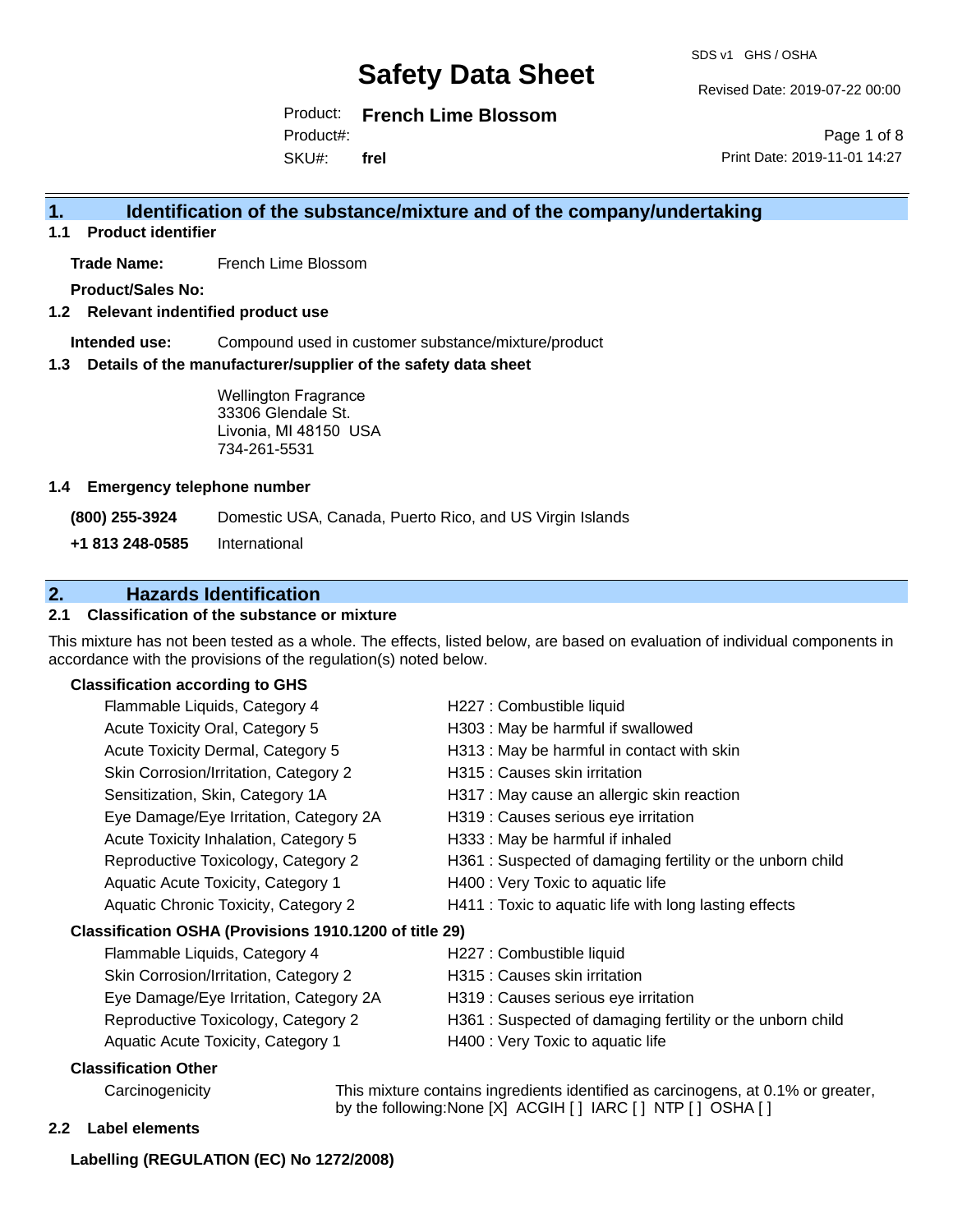SDS v1 GHS / OSHA

Revised Date: 2019-07-22 00:00

Print Date: 2019-11-01 14:27

Page 2 of 8

## Product: **French Lime Blossom**

Product#:

SKU#: **frel**

## **Hazard pictograms**





### **Signal Word: Warning**

| <b>Hazard statments</b> |                                                     |
|-------------------------|-----------------------------------------------------|
| H <sub>22</sub> 7       | Combustible liquid                                  |
| H303                    | May be harmful if swallowed                         |
| H313                    | May be harmful in contact with skin                 |
| H315                    | Causes skin irritation                              |
| H317                    | May cause an allergic skin reaction                 |
| H319                    | Causes serious eye irritation                       |
| H333                    | May be harmful if inhaled                           |
| H361                    | Suspected of damaging fertility or the unborn child |
| H400                    | Very Toxic to aquatic life                          |
| H411                    | Toxic to aquatic life with long lasting effects     |

### **Precautionary Statements**

## **Prevention:**

| FIEVENUOH.           |                                                                                                                                       |
|----------------------|---------------------------------------------------------------------------------------------------------------------------------------|
| P <sub>201</sub>     | Obtain special instructions before use                                                                                                |
| P <sub>202</sub>     | Do not handle until all safety precautions have been read and understood                                                              |
| P <sub>235</sub>     | Keep cool                                                                                                                             |
| P <sub>264</sub>     | Wash hands thoroughly after handling                                                                                                  |
| P272                 | Contaminated work clothing should not be allowed out of the workplace                                                                 |
| P273                 | Avoid release to the environment                                                                                                      |
| P <sub>281</sub>     | Use personal protective equipment as required                                                                                         |
| <b>Response:</b>     |                                                                                                                                       |
| $P302 + P352$        | IF ON SKIN: Wash with soap and water                                                                                                  |
| $P304 + P312$        | IF INHALED: Call a POISON CENTER or doctor/physician if you feel unwell                                                               |
| $P305 + P351 + P338$ | IF IN EYES: Rinse cautiously with water for several minutes Remove contact lenses if<br>present and easy to do. continue rinsing      |
| $P308 + P313$        | IF exposed or concerned: Get medical advice/attention                                                                                 |
| P312                 | Call a POISON CENTER or doctor/physician if you feel unwell                                                                           |
| $P333 + P313$        | If skin irritation or a rash occurs: Get medical advice/attention                                                                     |
| $P337 + P313$        | If eye irritation persists: Get medical advice/attention                                                                              |
| P362                 | Take off contaminated clothing and wash before reuse                                                                                  |
| P363                 | Wash contaminated clothing before reuse                                                                                               |
| P370 + P378          | In case of fire: Use Carbon dioxide (CO2), Dry chemical, or Foam for extinction. Do not use<br>a direct water jet on burning material |
| P391                 | <b>Collect Spillage</b>                                                                                                               |

### **2.3 Other Hazards**

**no data available**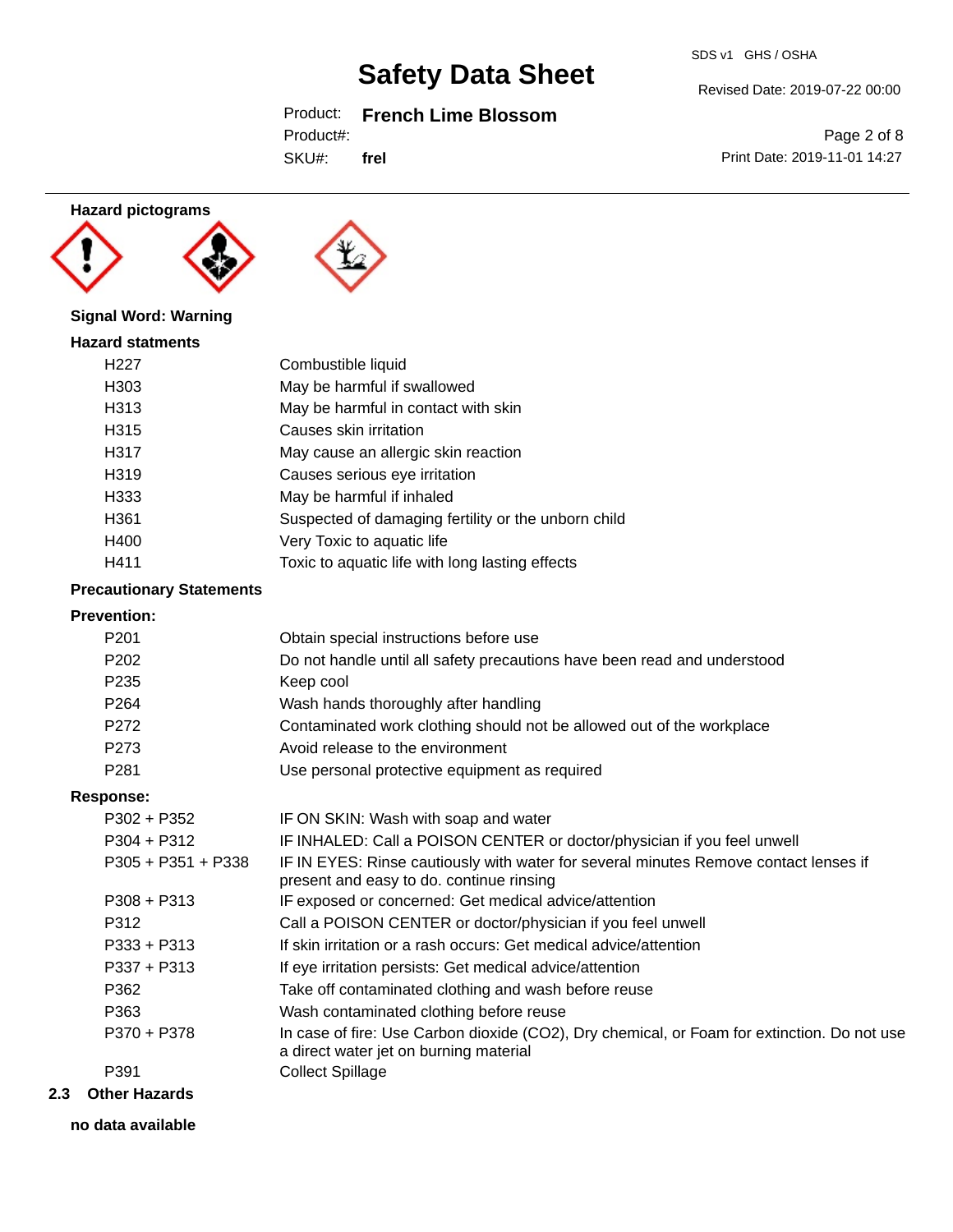SDS v1 GHS / OSHA

Revised Date: 2019-07-22 00:00

Product: **French Lime Blossom** SKU#: Product#: **frel**

Page 3 of 8 Print Date: 2019-11-01 14:27

## **3. Composition/Information on Ingredients**

#### **3.1 Mixtures**

This product is a complex mixture of ingredients, which contains among others the following substance(s), presenting a health or environmental hazard within the meaning of the UN Globally Harmonized System of Classification and Labeling of Chemicals (GHS):

| CAS#<br>Ingredient   |                        | EC#                                          | Conc.<br>Range | <b>GHS Classification</b>           |
|----------------------|------------------------|----------------------------------------------|----------------|-------------------------------------|
| 120-51-4             |                        | 204-402-9                                    | $40 - 50%$     | H302; H313; H400; H411              |
|                      | <b>Benzyl Benzoate</b> |                                              |                |                                     |
| $60 - 12 - 8$        |                        | 200-456-2                                    | $10 - 20 \%$   | H302; H313; H316; H319              |
|                      |                        | phenethyl alcohol                            |                |                                     |
| 80-54-6              |                        | 201-289-8                                    | $5 - 10 \%$    | H227; H302; H315; H317; H361; H401; |
|                      |                        | <b>Butylphenyl Methylpropional</b>           |                | H412                                |
| $98 - 55 - 5$        |                        | 202-680-6                                    | $2 - 5%$       | H227; H303; H315; H319; H401        |
| <b>Terpineol</b>     |                        |                                              |                |                                     |
|                      |                        | 122-40-7 204-541-5                           | $2 - 5%$       | H303; H316; H317; H401; H411        |
|                      | Amyl Cinnamal          |                                              |                |                                     |
| 78-70-6              |                        | 201-134-4                                    | $2 - 5%$       | H227; H303; H315; H317; H319; H402  |
| Linalool             |                        |                                              |                |                                     |
|                      |                        | <b>31906-04-4</b> 250-863-4                  | $2 - 5\%$      | H317; H402                          |
|                      |                        | Hydroxyisohexyl 3-cyclohexene carboxaldehyde |                |                                     |
| 106-24-1             |                        | 203-377-1                                    | $1 - 2%$       | H303; H315; H317; H318; H402        |
| Geraniol             |                        |                                              |                |                                     |
| 5989-27-5            |                        | 227-813-5                                    | $1 - 2 \%$     | H226; H304; H315; H317; H400; H410  |
|                      | Limonene               |                                              |                |                                     |
| 103-05-9             |                        | 203-074-4                                    | $1 - 2%$       | H303; H313; H319; H402; H412        |
| Methyl phenylbutanol |                        |                                              |                |                                     |
| 5392-40-5            |                        | 226-394-6                                    | $0.1 - 1.0 %$  | H313; H315; H317; H319; H401        |
|                      | Citral                 |                                              |                |                                     |
|                      |                        | <b>104-93-8</b> 203-253-7                    | $0.1 - 1.0 %$  | H227; H302; H315; H361; H402        |
|                      | p-Methylanisole        |                                              |                |                                     |

See Section 16 for full text of GHS classification codes

See Section 16 for full text of GHS classification codes which where not shown in section 2 Total Hydrocarbon Content  $(% \mathcal{O}_{N})$  = 1.95

| 4.<br><b>First Aid Measures</b>          |                                                                                                 |
|------------------------------------------|-------------------------------------------------------------------------------------------------|
| Description of first aid measures<br>4.1 |                                                                                                 |
| Inhalation:                              | Remove from exposure site to fresh air and keep at rest.<br>Obtain medical advice.              |
| Eye Exposure:                            | Flush immediately with water for at least 15 minutes.<br>Contact physician if symptoms persist. |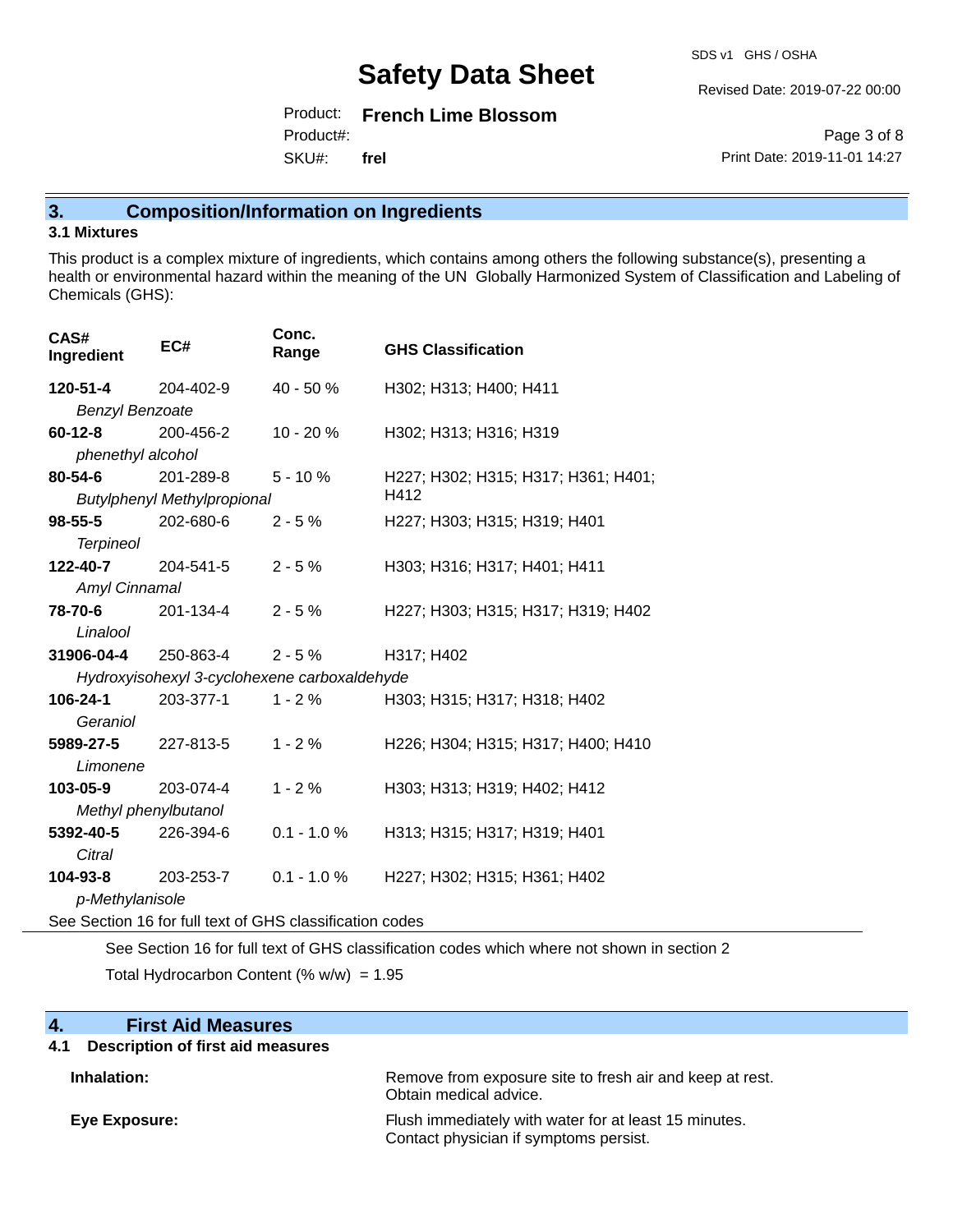SDS v1 GHS / OSHA

|                                                              |           | <b>Safety Data Sheet</b>                                                       | Revised Date: 2019-07-22 00:00                                      |
|--------------------------------------------------------------|-----------|--------------------------------------------------------------------------------|---------------------------------------------------------------------|
|                                                              | Product:  | <b>French Lime Blossom</b>                                                     |                                                                     |
|                                                              | Product#: |                                                                                | Page 4 of 8                                                         |
|                                                              | SKU#:     | frel                                                                           | Print Date: 2019-11-01 14:27                                        |
| <b>Skin Exposure:</b>                                        |           | Contact physician if symptoms persist.                                         | Remove contaminated clothes. Wash thoroughly with water (and soap). |
| Ingestion:                                                   |           | Rinse mouth with water and obtain medical advice.                              |                                                                     |
| 4.2                                                          |           | Most important symptoms and effects, both acute and delayed                    |                                                                     |
| <b>Symptoms:</b>                                             |           | no data available                                                              |                                                                     |
| Risks:                                                       |           | Refer to Section 2.2 "Hazard Statements"                                       |                                                                     |
|                                                              |           | 4.3 Indication of any immediate medical attention and special treatment needed |                                                                     |
| <b>Treatment:</b>                                            |           | Refer to Section 2.2 "Response"                                                |                                                                     |
| 5.<br><b>Fire-Fighting measures</b>                          |           |                                                                                |                                                                     |
| <b>Extinguishing media</b><br>5.1                            |           |                                                                                |                                                                     |
| Suitable:                                                    |           | Carbon dioxide (CO2), Dry chemical, Foam                                       |                                                                     |
| <b>Unsuitable</b>                                            |           | Do not use a direct water jet on burning material                              |                                                                     |
| Special hazards arising from the substance or mixture<br>5.2 |           |                                                                                |                                                                     |
| <b>During fire fighting:</b>                                 |           | Water may be ineffective                                                       |                                                                     |
| 5.3 Advice for firefighters                                  |           |                                                                                |                                                                     |
| <b>Further information:</b>                                  |           | Standard procedure for chemical fires                                          |                                                                     |
| .                                                            |           |                                                                                |                                                                     |

## **6. Accidental Release Measures**

#### **6.1 Personal precautions, protective equipment and emergency procedures**

Avoid inhalation and contact with skin and eyes. A self-contained breathing apparatus is recommended in case of a major spill.

#### **6.2 Environmental precautions**

Keep away from drains, soil, and surface and groundwater.

#### **6.3 Methods and materials for containment and cleaning up**

Clean up spillage promptly. Remove ignition sources. Provide adequate ventilation. Avoid excessive inhalation of vapors. Gross spillages should be contained by use of sand or inert powder and disposed of according to the local regulations.

#### **6.4 Reference to other sections**

Not Applicable

### **7. Handling and Storage**

#### **7.1 Precautions for safe handling**

Apply according to good manufacturing and industrial hygiene practices with proper ventilation. Do not drink, eat or smoke while handling. Respect good personal hygiene.

#### **7.2 Conditions for safe storage, including any incompatibilities**

Store in a cool, dry and ventilated area away from heat sources and protected from light in tightly closed original container. Avoid uncoated metal container. Keep air contact to a minimum.

#### **7.3 Specific end uses**

No information available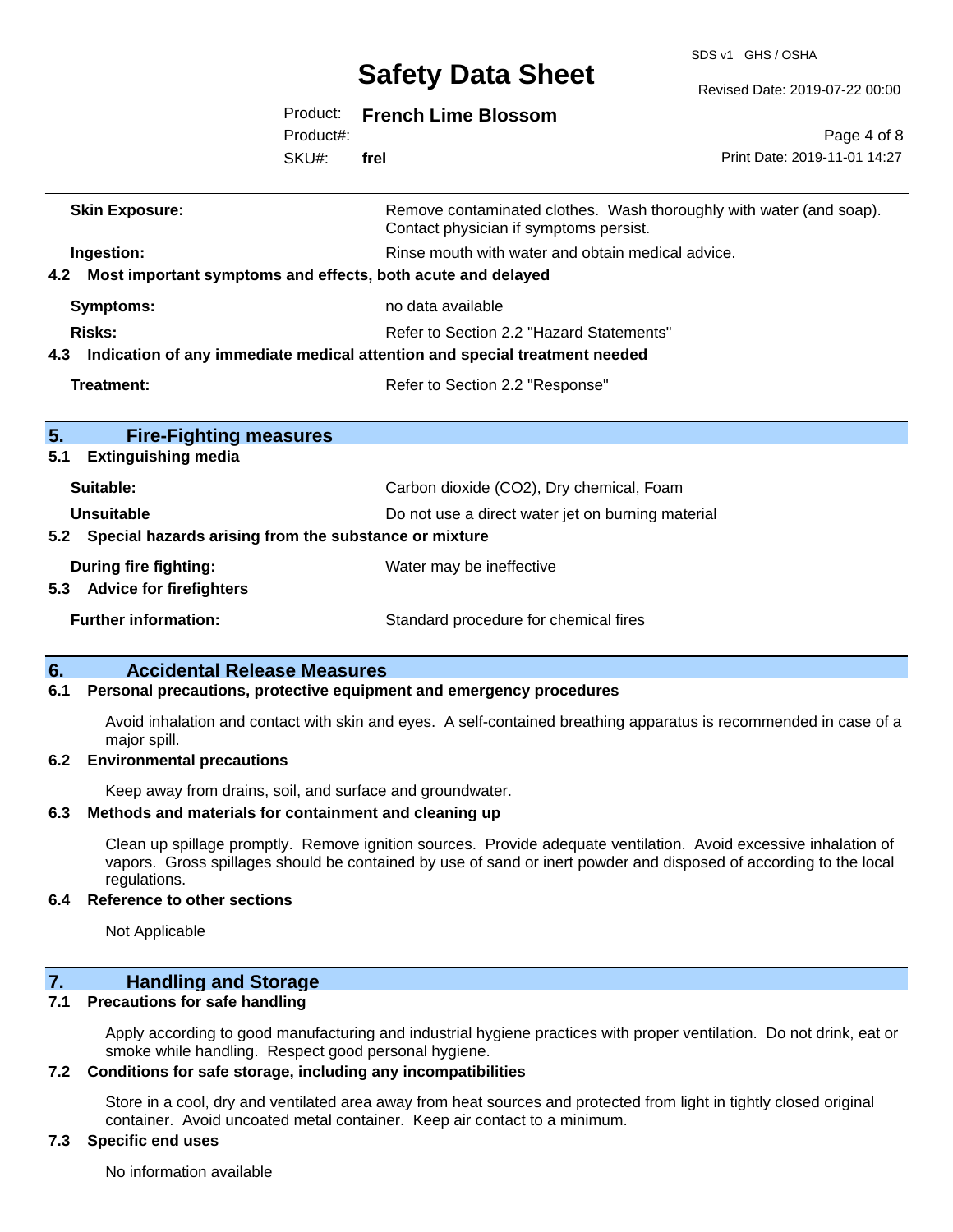Revised Date: 2019-07-22 00:00

Product: **French Lime Blossom**

SKU#: Product#: **frel**

Page 5 of 8 Print Date: 2019-11-01 14:27

## **8. Exposure Controls/Personal Protection 8.1 Control parameters Exposure Limits:** Contains no substances with occupational exposure limit values. **Engineering Controls:** Use local exhaust as needed. **8.2 Exposure controls - Personal protective equipment Eye protection:** Tightly sealed goggles, face shield, or safety glasses with brow guards and side shields, etc. as may be appropriate for the exposure **Respiratory protection:** Avoid excessive inhalation of concentrated vapors. Apply local ventilation where appropriate. **Skin protection:** Avoid Skin contact. Use chemically resistant gloves as needed.

### **9. Physical and Chemical Properties**

#### **9.1 Information on basic physical and chemical properties**

| Appearance:                  | Liquid                              |
|------------------------------|-------------------------------------|
| Odor:                        | <b>Conforms to Standard</b>         |
| Color:                       | Colorless to Greenish Yellow (G0-3) |
| <b>Viscosity:</b>            | Liquid                              |
| <b>Freezing Point:</b>       | Not determined                      |
| <b>Boiling Point:</b>        | Not determined                      |
| <b>Melting Point:</b>        | Not determined                      |
| <b>Flashpoint (CCCFP):</b>   | 194 F (90.00 C)                     |
| <b>Auto flammability:</b>    | Not determined                      |
| <b>Explosive Properties:</b> | None Expected                       |
| <b>Oxidizing properties:</b> | None Expected                       |
| Vapor Pressure (mmHg@20 C):  | 0.0303                              |
| %VOC:                        | 0.03                                |
| Specific Gravity @ 25 C:     | 1.0210                              |
| Density @ 25 C:              | 1.0180                              |
| Refractive Index @ 20 C:     | 1.5270                              |
| Soluble in:                  | Oil                                 |

### **10. Stability and Reactivity**

| 10.1 Reactivity                         | None                                               |
|-----------------------------------------|----------------------------------------------------|
| <b>10.2 Chemical stability</b>          | Stable                                             |
| 10.3 Possibility of hazardous reactions | None known                                         |
| 10.4 Conditions to avoid                | None known                                         |
| 10.5 Incompatible materials             | Strong oxidizing agents, strong acids, and alkalis |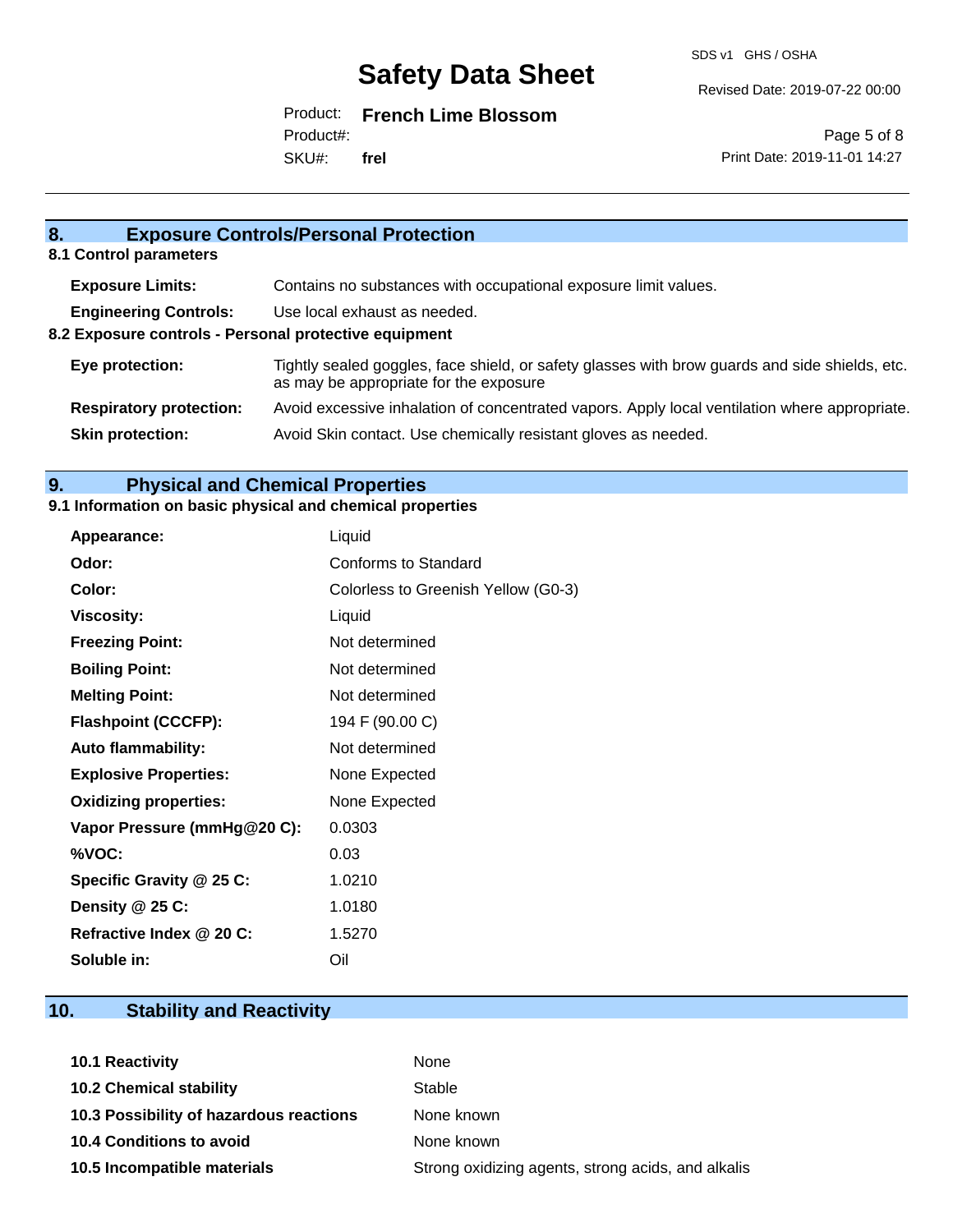SDS v1 GHS / OSHA

Revised Date: 2019-07-22 00:00

#### Product: **French Lime Blossom**

SKU#: Product#: **frel**

Page 6 of 8 Print Date: 2019-11-01 14:27

| 10.6 Hazardous decomposition products                                                                               | None known                                               |
|---------------------------------------------------------------------------------------------------------------------|----------------------------------------------------------|
| <b>Toxicological Information</b><br>11.                                                                             |                                                          |
| <b>11.1 Toxicological Effects</b>                                                                                   |                                                          |
| Acute Toxicity Estimates (ATEs) based on the individual Ingredient Toxicity Data utilizing the "Additivity Formula" |                                                          |
| Acute toxicity - Oral - (Rat) mg/kg                                                                                 | (LD50: 2061.9216) May be harmful if swallowed            |
| Acute toxicity - Dermal - (Rabbit) mg/kg                                                                            | (LD50: 2518.9093) May be harmful in contact with skin    |
| Acute toxicity - Inhalation - (Rat) mg/L/4hr                                                                        | (LD50: 59.2814) May be harmful if inhaled                |
| <b>Skin corrosion / irritation</b>                                                                                  | May be harmful if inhaled                                |
| Serious eye damage / irritation                                                                                     | Causes serious eye irritation                            |
| <b>Respiratory sensitization</b>                                                                                    | Not classified - the classification criteria are not met |
| <b>Skin sensitization</b>                                                                                           | May cause an allergic skin reaction                      |
| <b>Germ cell mutagenicity</b>                                                                                       | Not classified - the classification criteria are not met |
| Carcinogenicity                                                                                                     | Not classified - the classification criteria are not met |
| <b>Reproductive toxicity</b>                                                                                        | Suspected of damaging fertility or the unborn child      |
| Specific target organ toxicity - single exposure                                                                    | Not classified - the classification criteria are not met |
| Specific target organ toxicity - repeated exposure                                                                  | Not classified - the classification criteria are not met |
| <b>Aspiration hazard</b>                                                                                            | Not classified - the classification criteria are not met |
|                                                                                                                     |                                                          |
| 12.<br><b>Ecological Information</b>                                                                                |                                                          |
| 12.1 Toxicity                                                                                                       |                                                          |
| <b>Acute acquatic toxicity</b>                                                                                      | Very Toxic to aquatic life                               |
| <b>Chronic acquatic toxicity</b>                                                                                    | Toxic to aquatic life with long lasting effects          |
| <b>Toxicity Data on soil</b>                                                                                        | no data available                                        |
| <b>Toxicity on other organisms</b>                                                                                  | no data available                                        |
| 12.2 Persistence and degradability                                                                                  | no data available                                        |
| 12.3 Bioaccumulative potential                                                                                      | no data available                                        |
| 12.4 Mobility in soil                                                                                               | no data available                                        |

### **13. Disposal Conditions**

**12.5 Other adverse effects** no data available

#### **13.1 Waste treatment methods**

Do not allow product to reach sewage systems. Dispose of in accordance with all local and national regulations. Send to a licensed waste management company.The product should not be allowed to enter drains, water courses or the soil. Do not contaminate ponds, waterways or ditches with chemical or used container.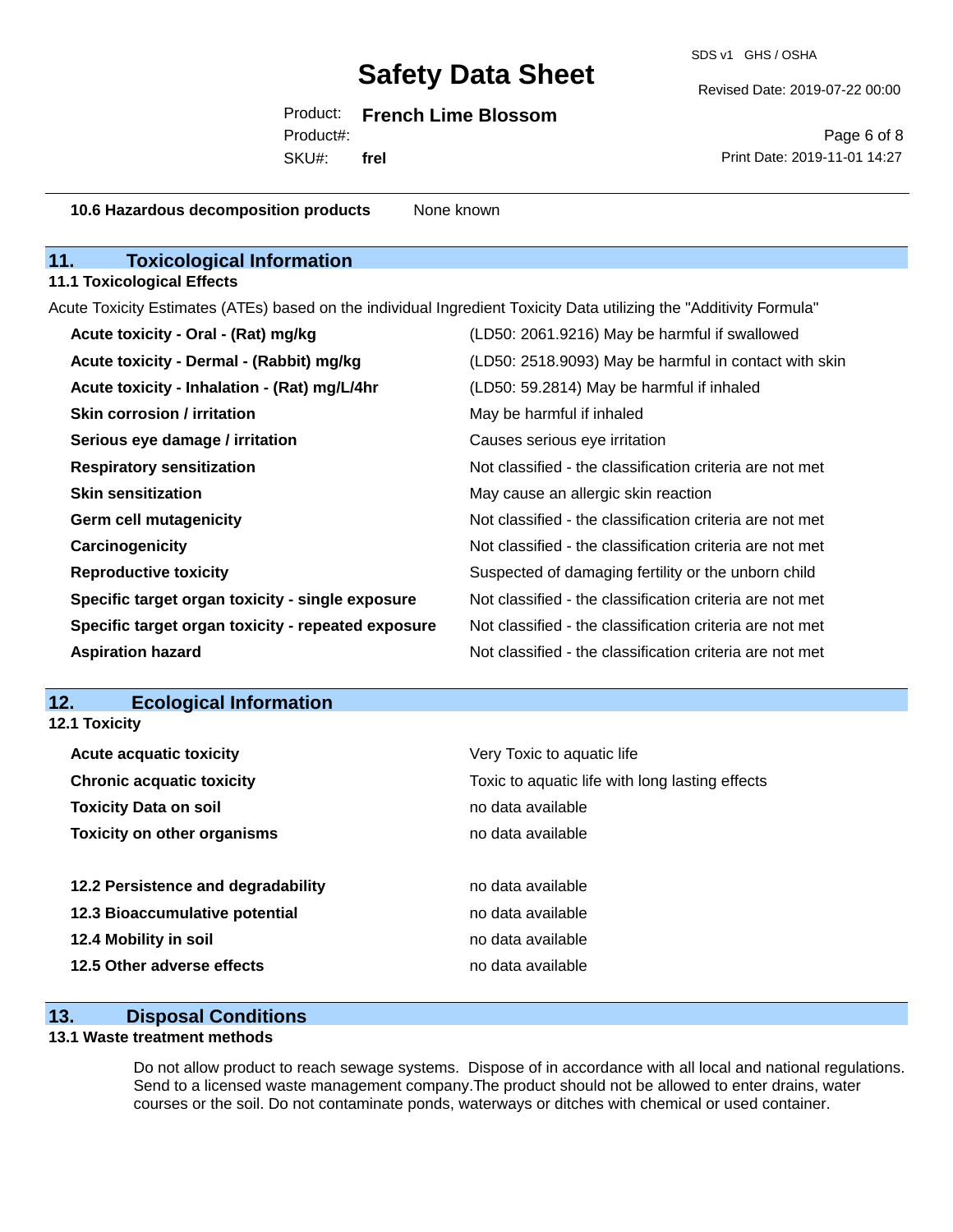SDS v1 GHS / OSHA

Revised Date: 2019-07-22 00:00

Product: **French Lime Blossom**

Product#:

SKU#: **frel**

Page 7 of 8 Print Date: 2019-11-01 14:27

# **14. Transport Information**

| <b>Marine Pollutant</b>                                       | Yes. Ingredient of greatest environmental impact:<br>120-51-4 : (40 - 50 %) : Benzyl Benzoate |              |                                     |                 |        |
|---------------------------------------------------------------|-----------------------------------------------------------------------------------------------|--------------|-------------------------------------|-----------------|--------|
| <b>Regulator</b>                                              |                                                                                               | <b>Class</b> | <b>Pack Group</b>                   | <b>Sub Risk</b> | UN-nr. |
| U.S. DOT (Non-Bulk)                                           |                                                                                               |              | Not Regulated - Not Dangerous Goods |                 |        |
| <b>Chemicals NOI</b>                                          |                                                                                               |              |                                     |                 |        |
| <b>ADR/RID (International Road/Rail)</b>                      |                                                                                               |              |                                     |                 |        |
| <b>Environmentally Hazardous</b><br>Substance, Liquid, n.o.s. |                                                                                               | 9            | Ш                                   |                 | UN3082 |
| <b>IATA (Air Cargo)</b>                                       |                                                                                               |              |                                     |                 |        |
| <b>Environmentally Hazardous</b><br>Substance, Liquid, n.o.s. |                                                                                               | 9            | $\mathbf{III}$                      |                 | UN3082 |
| IMDG (Sea)                                                    |                                                                                               |              |                                     |                 |        |
| <b>Environmentally Hazardous</b><br>Substance, Liquid, n.o.s. |                                                                                               | 9            | Ш                                   |                 | UN3082 |

| 15.<br><b>Regulatory Information</b>                                 |                                                              |
|----------------------------------------------------------------------|--------------------------------------------------------------|
| <b>U.S. Federal Regulations</b>                                      |                                                              |
| <b>TSCA (Toxic Substance Control Act)</b>                            | All components of the substance/mixture are listed or exempt |
| 40 CFR(EPCRA, SARA, CERCLA and CAA)<br><b>U.S. State Regulations</b> | This product contains NO components of concern.              |
| <b>California Proposition 65 Warning</b>                             | This product contains the following components:              |
| 123-35-3(NF 204-622-5 0.01 - 0.1%                                    | beta-Myrcene (Natural Source)                                |
| <b>Canadian Regulations</b>                                          |                                                              |
| <b>DSL</b>                                                           | 100.00% of the components are listed or exempt.              |

## **16. Other Information**

#### **GHS H-Statements referred to under section 3 and not listed in section 2**

| H226 : Flammable liquid and vapour                          | H302: Harmful if swallowed                               |
|-------------------------------------------------------------|----------------------------------------------------------|
| H304 : May be fatal if swallowed and enters airways         | H316 : Causes mild skin irritation                       |
| H317 : May cause an allergic skin reaction                  | H318 : Causes serious eye damage                         |
| H401 : Toxic to aquatic life                                | H402 : Harmful to aquatic life                           |
| H410 : Very toxic to aquatic life with long lasting effects | H412 : Harmful to aquatic life with long lasting effects |
| <b>Total Fractional Values</b>                              |                                                          |
| (TFV) Risk                                                  | (TFV) Risk                                               |
| (84.34) Acute Toxicity Inhalation, Category 5               | (26.64) Aquatic Chronic Toxicity, Category 3             |
| (20.00) Sensitization, Skin, Category 1A                    | (8.00) Sensitization, Skin, Category 1B                  |
| (4.24) Eye Damage/Eye Irritation, Category 2A               | (4.00) Skin Corrosion/Irritation, Category 3             |
| (3.36) Sensitization, Skin, Category 1                      | (2.67) Reproductive Toxicology, Category 2               |
| (2.62) Aquatic Chronic Toxicity, Category 2                 | (2.42) Acute Toxicity Oral, Category 5                   |
|                                                             |                                                          |